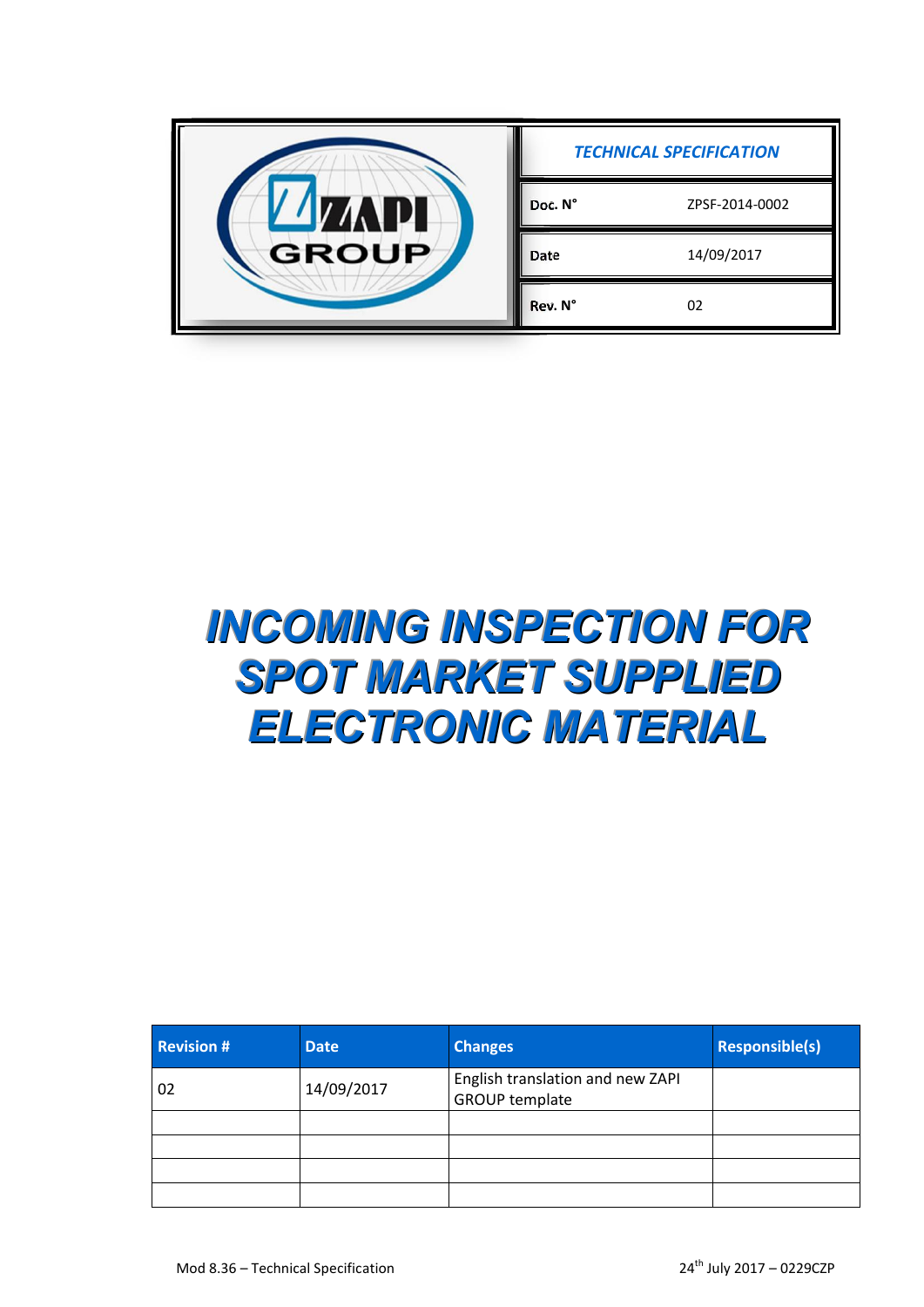

## SUMMARY

l

| 1. | PURPOSE                      |  |
|----|------------------------------|--|
|    | 2. APPLICABILITY             |  |
| 3. | <b>SPECIFIC REQUIREMENTS</b> |  |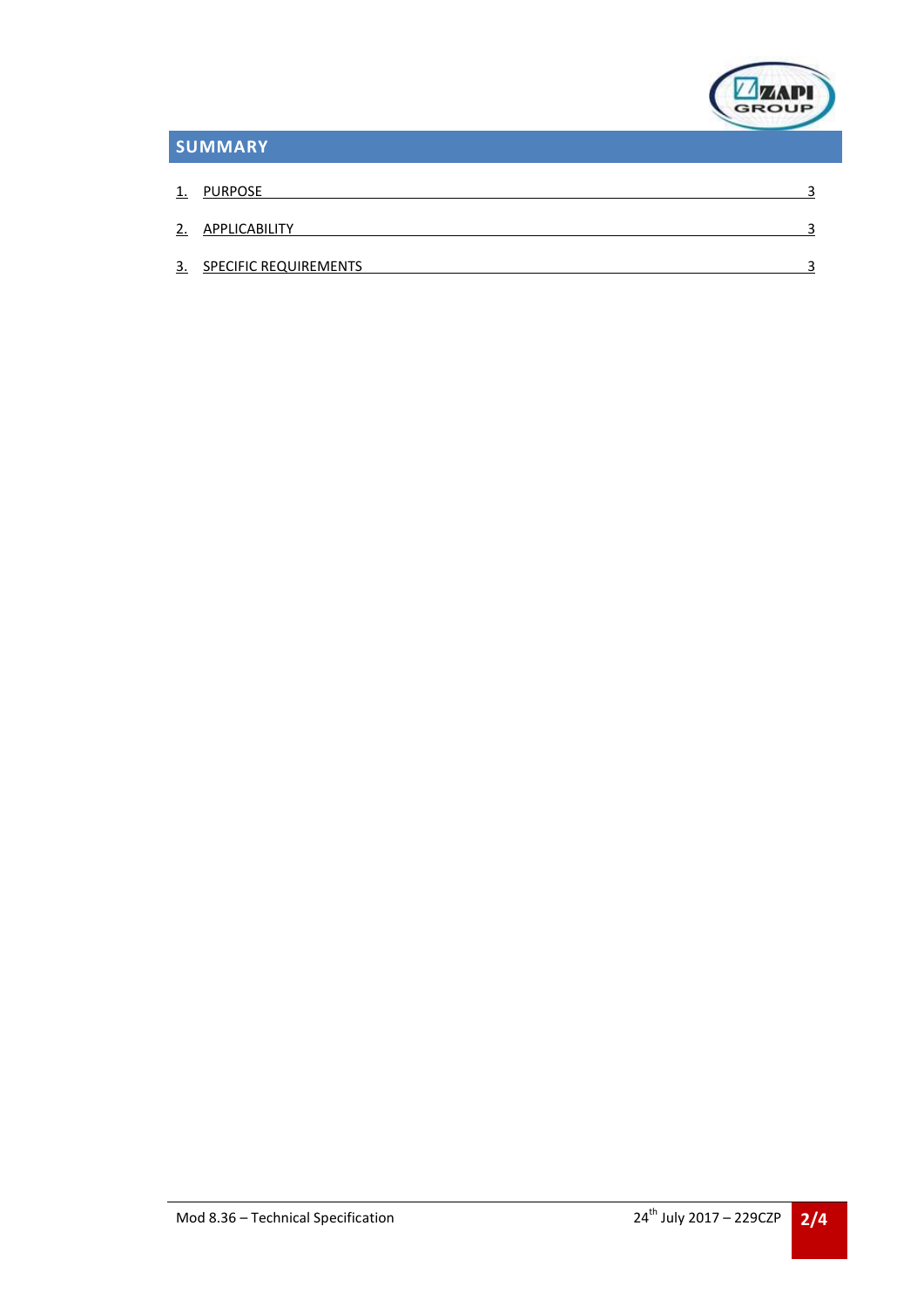

#### l 1. PURPOSE

Purpose of this specification is to:

- Assure the originality of the material purchased on Spot Market.
- Exclude, prior to use, possible risks/malfunction due to counterfeit or deteriorated components.

In special and extreme cases, electronic components may be supplied by not controlled/usual purchasing sources (the so-called "Spot Market").

Although this practice is to be avoided as most as possible, it cannot be totally excluded. It is therefore necessary to regulate the use of the material supplied in this mode.

The present procedure specifies additional incoming inspection to be implemented in such cases.

#### 2. APPLICABILITY

This specification applies to all contractors of ZAPI GROUP (hereinafter called ZAPI) that receive from ZAPI or purchase independently electronic components (in the following referred to as "Material").

In case the contractor has in place its own equivalent procedure, this can be submitted to ZAPI and, if approved by ZAPI (by written statement), used as an equivalent alternative to the present one.

In the case of Material purchased by ZAPI, this Specification must be implemented when explicitly required on the delivery note of the Material, with the statement "MATERIAL PURCHASED BY SPOT MARKET, APPLY RELATED SPECIFICATION FOR INCOMING INSPECTION".

In case of material provided directly by the contractor, this Specification applies only to Material purchased on Spot Market.

#### 3. SPECIFIC REQUIREMENTS

Whenever a material is purchased on Spot Market, the following step shall be followed:

- Segregate the Material purchased on Spot Market. The material must be clearly identified as belonging to a lot to be inspected and segregated in a separate area.
- Carry out the checks listed below.
- Communicate ZAPI (att. Quality dept.) the results of the inspections and wait for confirmation e-mail for use in production (Material OK) or return/scrap (Material NOK). Keep the material segregated until ZAPI decision.